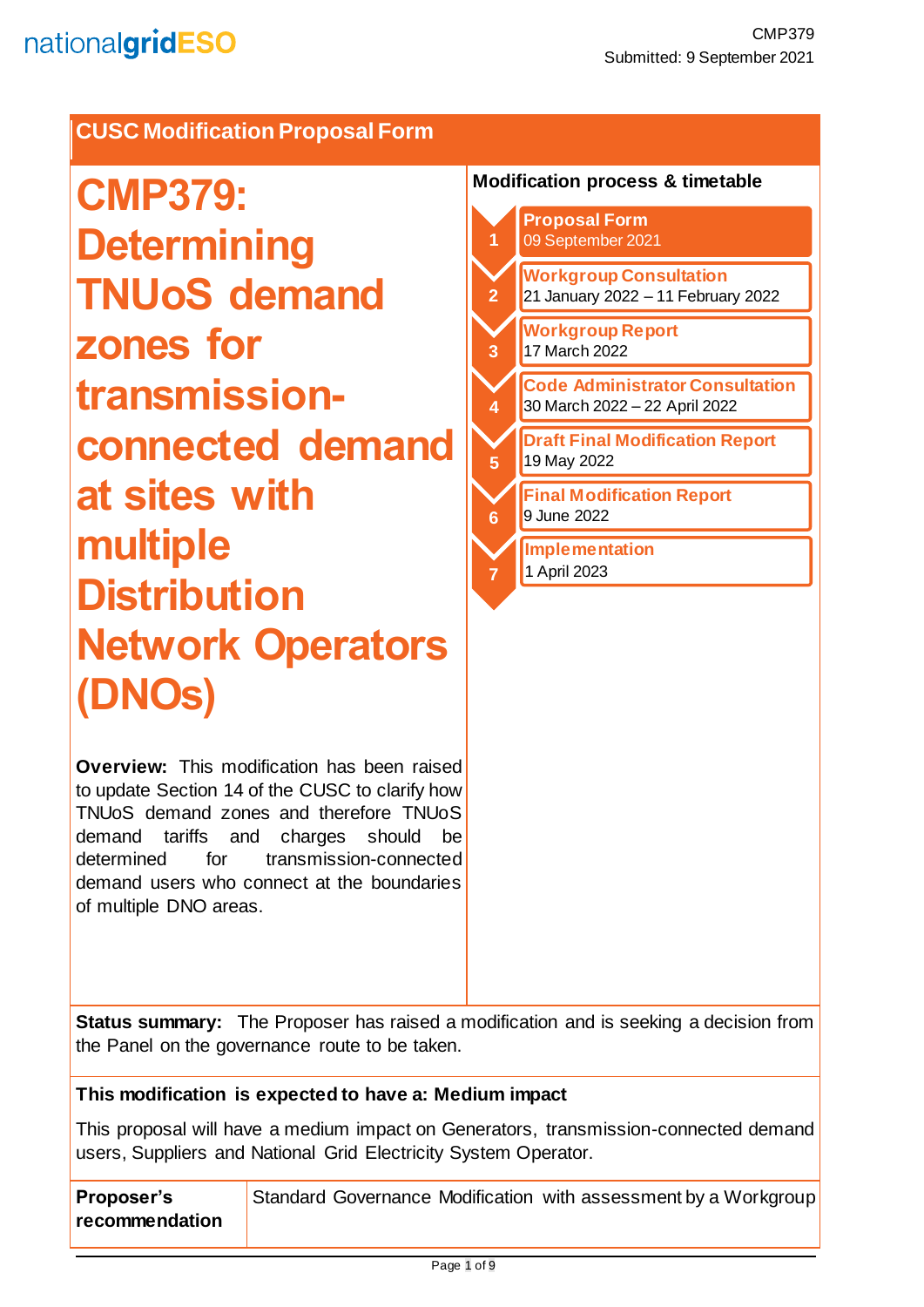| of governance<br>route                 |                                                 |                                                      |  |
|----------------------------------------|-------------------------------------------------|------------------------------------------------------|--|
| Who can I talk to<br>about the change? | Proposer:                                       | <b>Code Administrator Contact:</b>                   |  |
|                                        | <b>James Stone</b>                              | <b>Paul Mullen</b>                                   |  |
|                                        | James.Stone@nationalgrideso.com<br>07971 002704 | Paul.j.mullen@nationalgrideso<br>.com<br>07794537028 |  |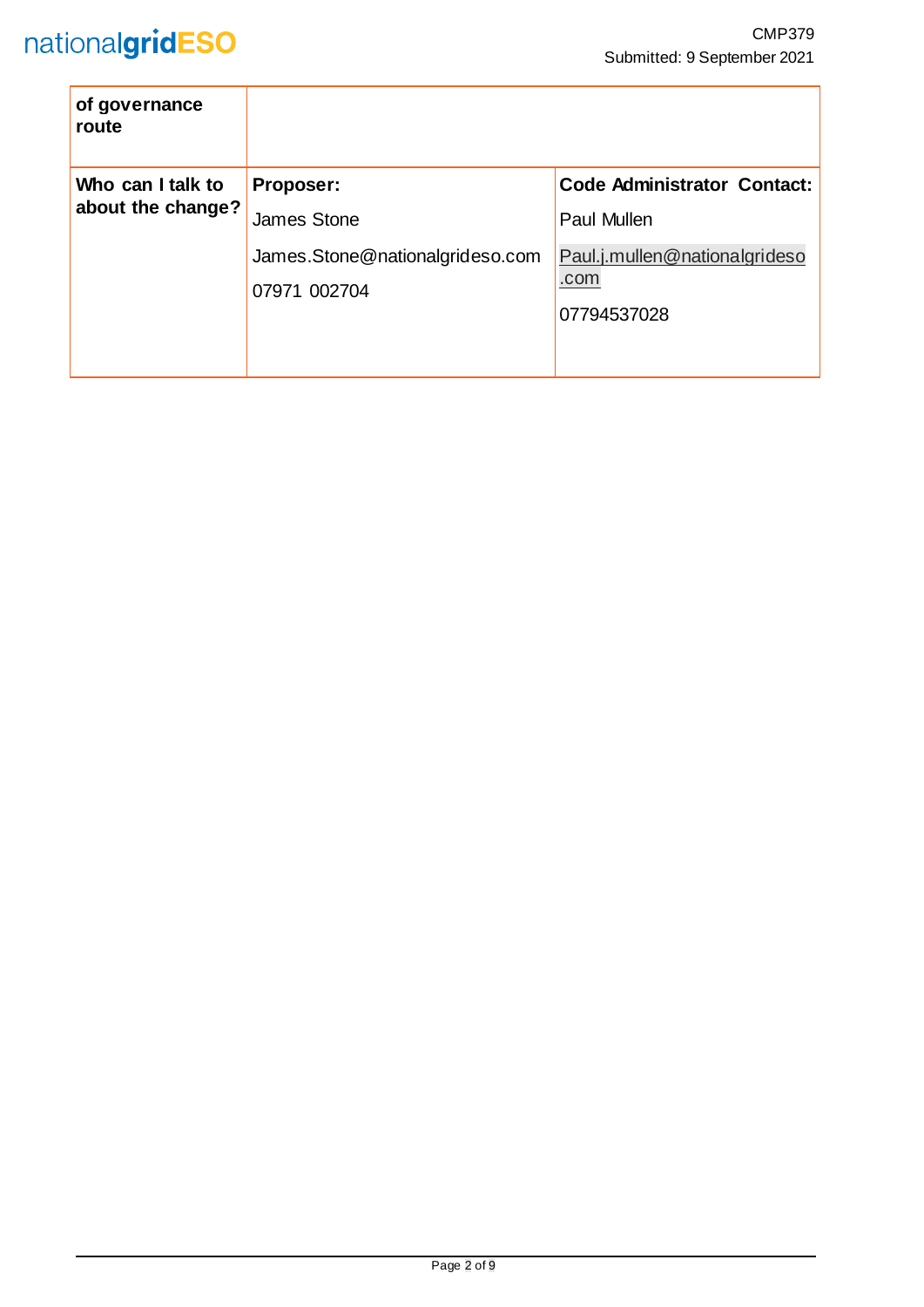# nationalgridESO

## <span id="page-2-0"></span>**Contents**

| Proposer's assessment of the impact of the modification on the stakeholder / |  |
|------------------------------------------------------------------------------|--|
|                                                                              |  |
|                                                                              |  |
|                                                                              |  |
|                                                                              |  |
|                                                                              |  |
|                                                                              |  |
|                                                                              |  |
|                                                                              |  |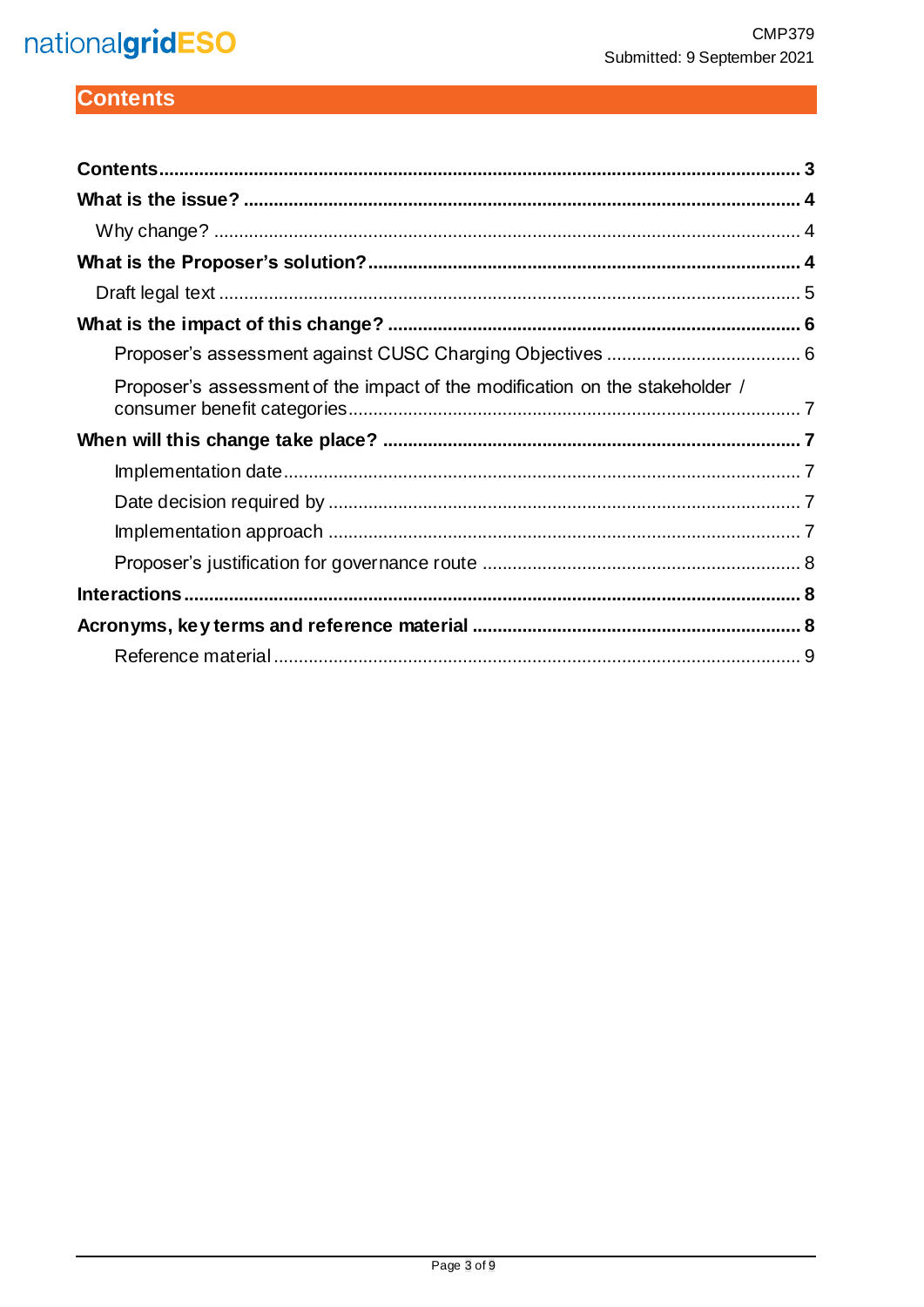## <span id="page-3-0"></span>**What is the issue?**

Paragraph 14.14.5 ix.) of the CUSC states that "The number of demand zones has been determined as 14, corresponding to the 14 GSP groups" with 14.15.38 then stating that "Demand zone boundaries have been fixed and relate to the GSP Groups used for energy market settlement purposes." The current wording of the CUSC allows for some level of flexibility in terms of how these demand zones can be used for tariff setting purposes.

At present, the 14 Transmission Network Use of System (TNUoS) demand zones are aligned with the 14 Distribution Network Operator (DNO) demand zones. Demand users pay TNUoS tariffs and charges, depending on the demand zones they fall within. For a distribution-connected user the demand zone is determined as the relevant DNO zone where the user is located. For a transmission-connected demand user, typically the geographic DNO zone determines that user's demand zone. **However, if the transmission-connected user is connected to a transmission substation which also feeds multiple DNOs via its local GSP (Grid Supply Point), which therefore spans multiple DNO zones, the site is essentially located at the "boundary point" between those DNO areas. Although the current wording within the CUSC does provides a level of flexibility, under these circumstances it is not explicitly clear within the CUSC charging methodologies which demand zone this user should be allocated to.**

### <span id="page-3-1"></span>**Why change?**

The latest Transmission Entry Capacity (TEC)<sup>1</sup> register shows that during the 2022/23 charging year several transmission-connected users (primarily energy storage systems) are expected to connect to the National Electricity Transmission System (NETS) located at a boundary point between multiple DNO areas. At present the CUSC charging methodologies do not clearly set out how the TNUoS demand zone and therefore the TNUoS demand tariffs should be determined for such a connection.

This modification seeks to update Section 14 of the CUSC to provide clarity on how TNUoS demand zones and therefore TNUoS demand tariffs should be determined for those transmission-connected demand users who connect at the boundaries of multiple DNOS. This will allow NGESO to provide clarity on how such connections will be treated and reflect them in the tariff setting and invoicing process and will also provide clarity and aid users in their understanding of network charges.

### <span id="page-3-2"></span>**What is the Proposer's solution?**

It is proposed that where a transmission site has a local GSP which connects to and feeds multiple DNO networks, the DNO with the highest local net demand MW value at that site (determined by the DNO 'week 24' demand forecast data used within the transport model) will be classed as the "predominant DNO". Subsequently, if a transmission-connected demand user is then connected to this transmission site, it will be assigned (for TNUoS tariff and invoicing purposes) the demand zone associated with the "predominant DNO" at the site. It should be noted that this demand zone may change on an annual basis given that the "predominant DNO" is determined by local demand forecast data which may change between charging years.

TNUoS locational tariffs are derived using various data sets including the TEC register published by NGESO as well as nodal demand forecast data from the Distribution Network

l <sup>1</sup> [ESO Data Portal: Transmission Entry Capacity \(TEC\) Register -](https://data.nationalgrideso.com/connection-registers/transmission-entry-capacity-tec-register) Dataset| National Grid Electricity System [Operator \(nationalgrideso.com\)](https://data.nationalgrideso.com/connection-registers/transmission-entry-capacity-tec-register)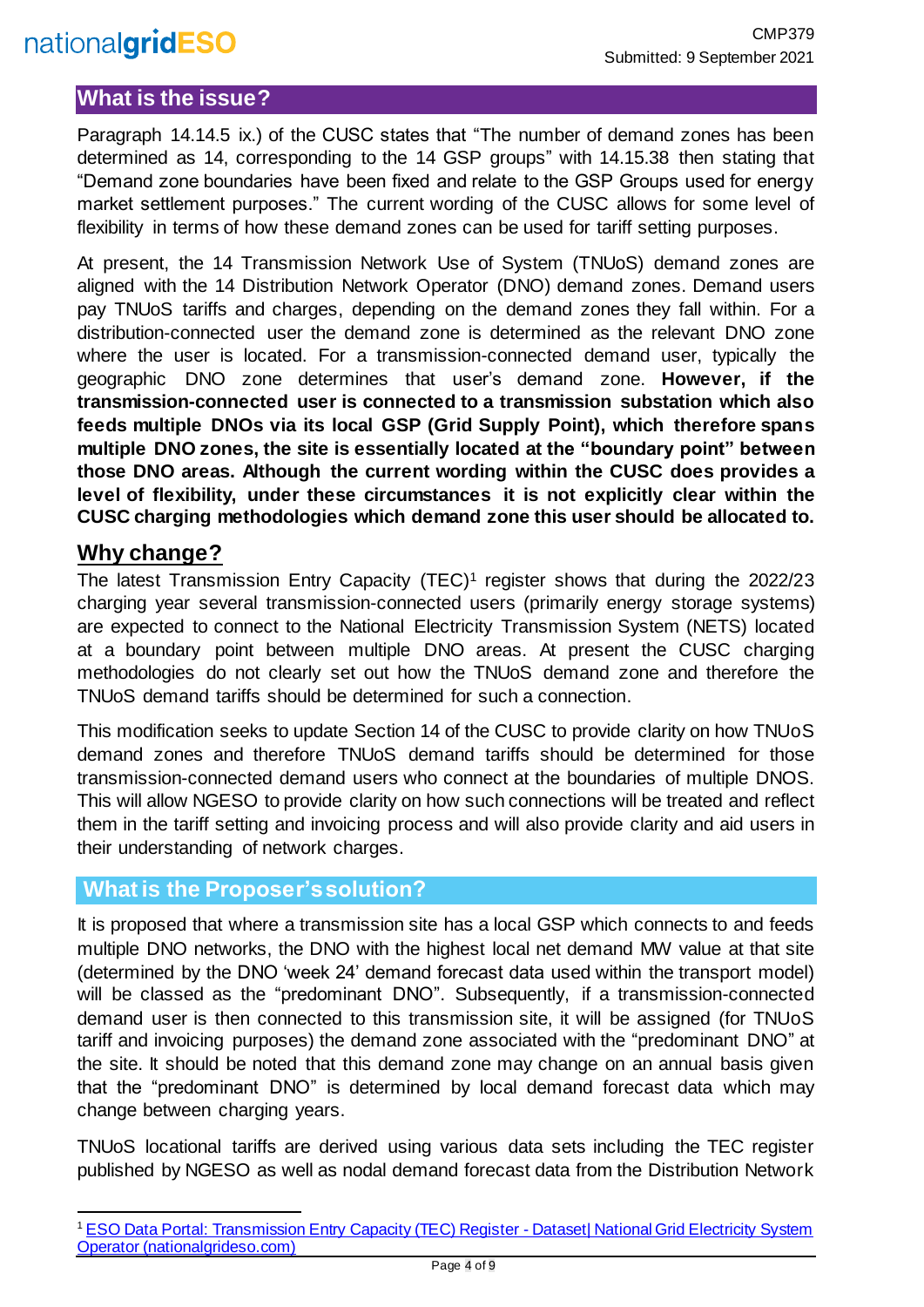## nationalgridESO

Operators. This data set is known as 'week 24' data and is provided by the DNOs and transmission-connected demand users to NGESO, by calendar week 24/28, under an already established process as part of Grid Code requirements. For any site where multiple DNOs connect, the relevant DNOs submit their 'week 24' nodal demand forecast, with the combined value then being the total GSP demand at the site. It is proposed that where a transmission site has a local GSP which connects to and feeds multiple DNO networks , those nodal demand MW values within this data are to be used to identify the highest DNO local demand at that site.

TNUoS demand tariffs are calculated by means of a weighted average of all demand sites nodal costs within the same demand zone, using the 'week 24' nodal demand MW values to determine the weighting. This means that clarifying the use of a "predominant DNO" to determine which zone transmission-connected demand users at boundary points belong to, will ensure that their demand values (in the event that the Generators do indeed take demand at a triad period) can be properly accounted for when calculating and applying zonal tariffs.

It should be noted that at the April 2021 Transmission Charging Methodology Forum (TCMF), alternative solutions to the defect detailed within this modification proposal were also discussed with industry stakeholders, for example, aligning the transmissionconnected demand user to a demand zone by its geographic DNO location. However, the proposer considers this alternative when assessed against the original solution would not be practical to implement for those connected at a boundary point. The identification of a geographic DNO location for a transmission-connected user may be overly complex as the Transmission Owner (TO) and DNO can have assets at the very same location, and usually share the infrastructure (cable trenches etc). In addition, the geographic boundaries can "flex" over time depending on DNOs transmission-connection/disconnection activities.

### <span id="page-4-0"></span>**Draft legal text**

Changes to Section 14 of the CUSC as follows (the changes are shown in red text):

14.15.38 Demand zone boundaries have been fixed and relate to the GSP Groups used for energy market settlement purposes.

14.15.39 Where a directly connected transmission site has a local GSP which connects to and feeds multiple DNOs, the DNO with the highest local demand MW value at that site is classed as the "predominant DNO". Subsequently, if a transmission-connected demand user is connected to this transmission site, it will be assigned the demand zone associated with the "predominant DNO" at the site.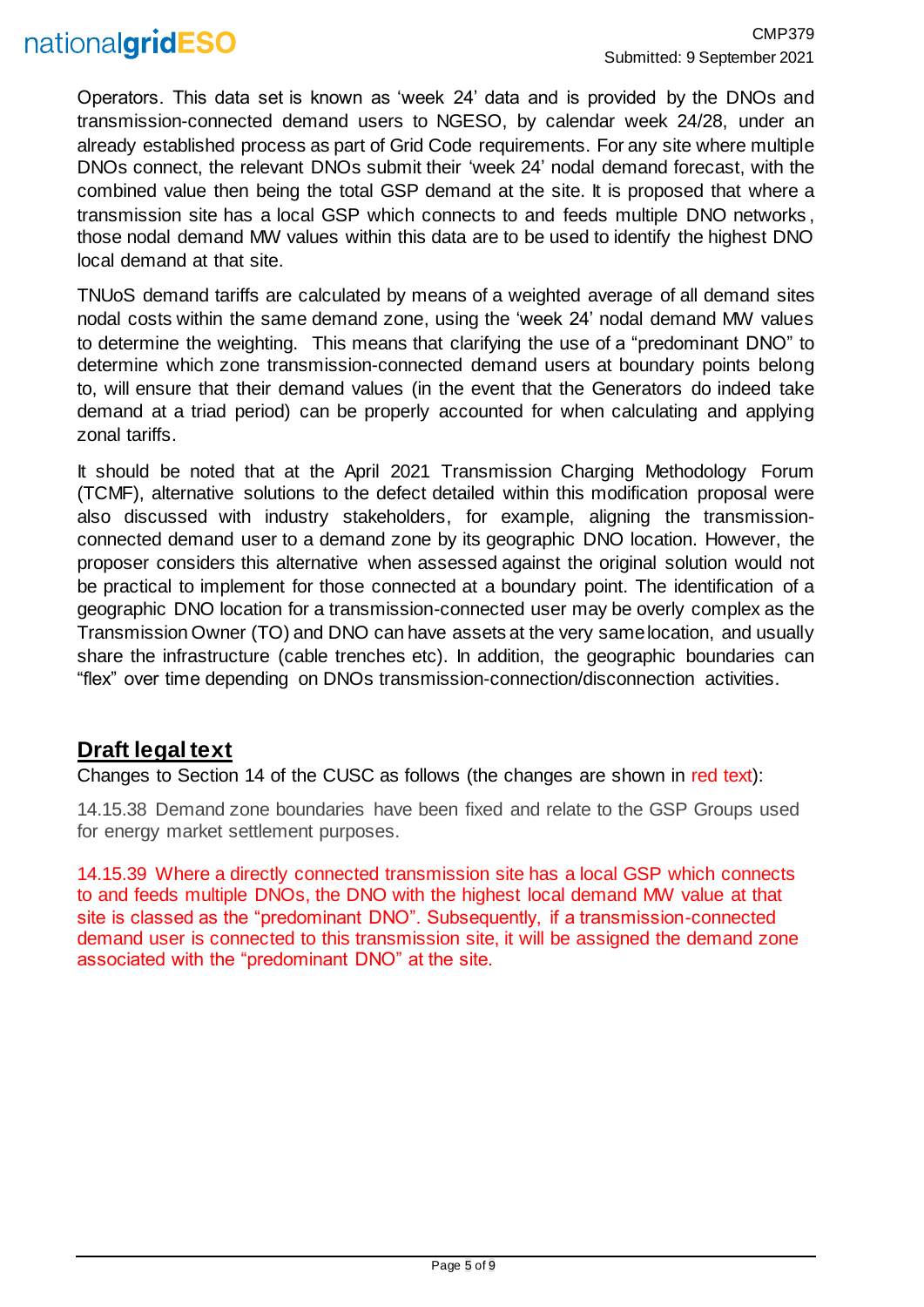## <span id="page-5-0"></span>**What is the impact of this change?**

<span id="page-5-1"></span>

| Proposer's assessment against CUSC Charging Objectives                                                                                                                                                                                                                                                                                                                                                                                                            |                                                                                                                                                                                                                                                                                                                                                                                                                                                                                    |  |  |  |  |
|-------------------------------------------------------------------------------------------------------------------------------------------------------------------------------------------------------------------------------------------------------------------------------------------------------------------------------------------------------------------------------------------------------------------------------------------------------------------|------------------------------------------------------------------------------------------------------------------------------------------------------------------------------------------------------------------------------------------------------------------------------------------------------------------------------------------------------------------------------------------------------------------------------------------------------------------------------------|--|--|--|--|
| <b>Relevant Objective</b>                                                                                                                                                                                                                                                                                                                                                                                                                                         | <b>Identified impact</b>                                                                                                                                                                                                                                                                                                                                                                                                                                                           |  |  |  |  |
| (a) That compliance with the use of system charging<br>methodology facilitates effective competition in the<br>generation and supply of electricity and (so far as is<br>consistent therewith) facilitates competition in the sale,<br>distribution and purchase of electricity;                                                                                                                                                                                  | <b>Neutral</b>                                                                                                                                                                                                                                                                                                                                                                                                                                                                     |  |  |  |  |
| (b) That compliance with the use of system charging<br>methodology results in charges which reflect, as far as is<br>reasonably practicable, the costs (excluding any payments<br>between transmission licensees which are made under and<br>accordance with the STC) incurred by transmission<br>licensees in their transmission businesses and which are<br>compatible with standard licence condition C26<br>requirements of a connect and manage connection); | <b>Neutral</b>                                                                                                                                                                                                                                                                                                                                                                                                                                                                     |  |  |  |  |
| $(c)$ That, so far as is consistent with sub-paragraphs (a) and<br>(b), the use of system charging methodology, as far as is<br>reasonably practicable, properly takes account of the<br>developments in transmission licensees' transmission<br>businesses;                                                                                                                                                                                                      | Neutral                                                                                                                                                                                                                                                                                                                                                                                                                                                                            |  |  |  |  |
| (d) Compliance with the Electricity Regulation and any<br>relevant legally binding decision of the European<br>Commission and/or the Agency *; and                                                                                                                                                                                                                                                                                                                | <b>Neutral</b>                                                                                                                                                                                                                                                                                                                                                                                                                                                                     |  |  |  |  |
| (e) Promoting efficiency in the implementation and<br>administration of the system charging methodology.                                                                                                                                                                                                                                                                                                                                                          | <b>Positive</b><br>Updates Section 14 of the<br>CUSC by clarifying how<br><b>TNUoS</b> demand zones and<br>therefore TNUoS demand<br>tariffs should be determined<br>for those transmission-<br>connected demand users<br>who connect at the<br>boundaries of multiple DNO<br>areas. This will provide<br>clarity on how TNUoS tariffs<br>for such users are<br>calculated and will ensure<br>consistent understanding of<br>the charging methodology<br>for all parties involved. |  |  |  |  |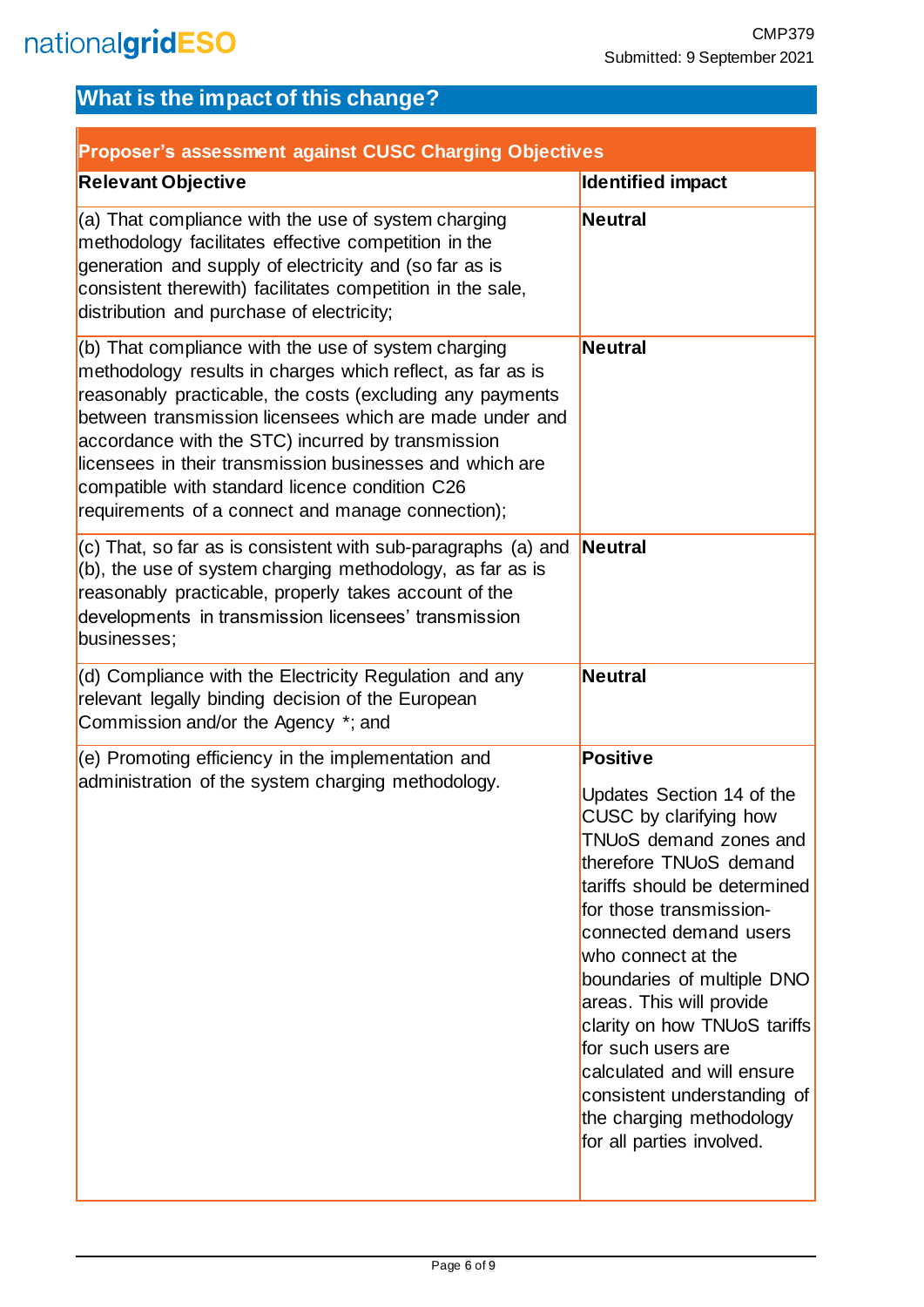\*Objective (d) refers specifically to European Regulation 2009/714/EC. Reference to the Agency is to the Agency for the Cooperation of Energy Regulators (ACER).

<span id="page-6-0"></span>

| Proposer's assessment of the impact of the modification on the stakeholder / |  |
|------------------------------------------------------------------------------|--|
| consumer benefit categories                                                  |  |

| Stakeholder / consumer<br>benefit categories     | Identified impact |
|--------------------------------------------------|-------------------|
| Improved safety and reliability<br>of the system | <b>Neutral</b>    |
| Lower bills than would<br>otherwise be the case  | <b>Neutral</b>    |
| Benefits for society as a whole                  | Neutral           |
| Reduced environmental<br>damage                  | <b>Neutral</b>    |
| Improved quality of service                      | <b>Neutral</b>    |

### <span id="page-6-1"></span>**When will this change take place?**

#### <span id="page-6-2"></span>**Implementation date**

This modification proposal should be implemented on the 1 April 2023.

#### <span id="page-6-3"></span>**Date decision required by**

A decision is required by 31 December 2022 as this will allow NGESO to adopt the methodology detailed within this modification proposal when determining the relevant demand zone and therefore TNUoS tariffs and charges for transmission-connected demand users located at the "boundary point" between multiple DNO areas from the 2023/24 charging year (i.e. from 1 April 2023).

#### <span id="page-6-4"></span>**Implementation approach**

The TEC register shows that there are a small number of transmission projects (Generators) expected to connect (located at boundary points between multiple DNOs) during the 2022/23 charging year. Initial analysis performed by NGESO suggests the materiality, in terms of potential tariff difference, is within a range of £1.8/kW to £2.8/kW at each of the sites. The aggregated demand charge variation (due to difference in zones) for these projects in 2022/23, assuming they were to take full demand over the triad period, will be <£1m and therefore relatively small in the context of an overall total of £20m (including both locational and residual demand charges for transmission-connected sites) for these users. At present there are no demand only users directly connected at transmission, but should this happen the connectee and their Supplier would see similar levels of charge variations due to difference in demand zones. Taking this materiality into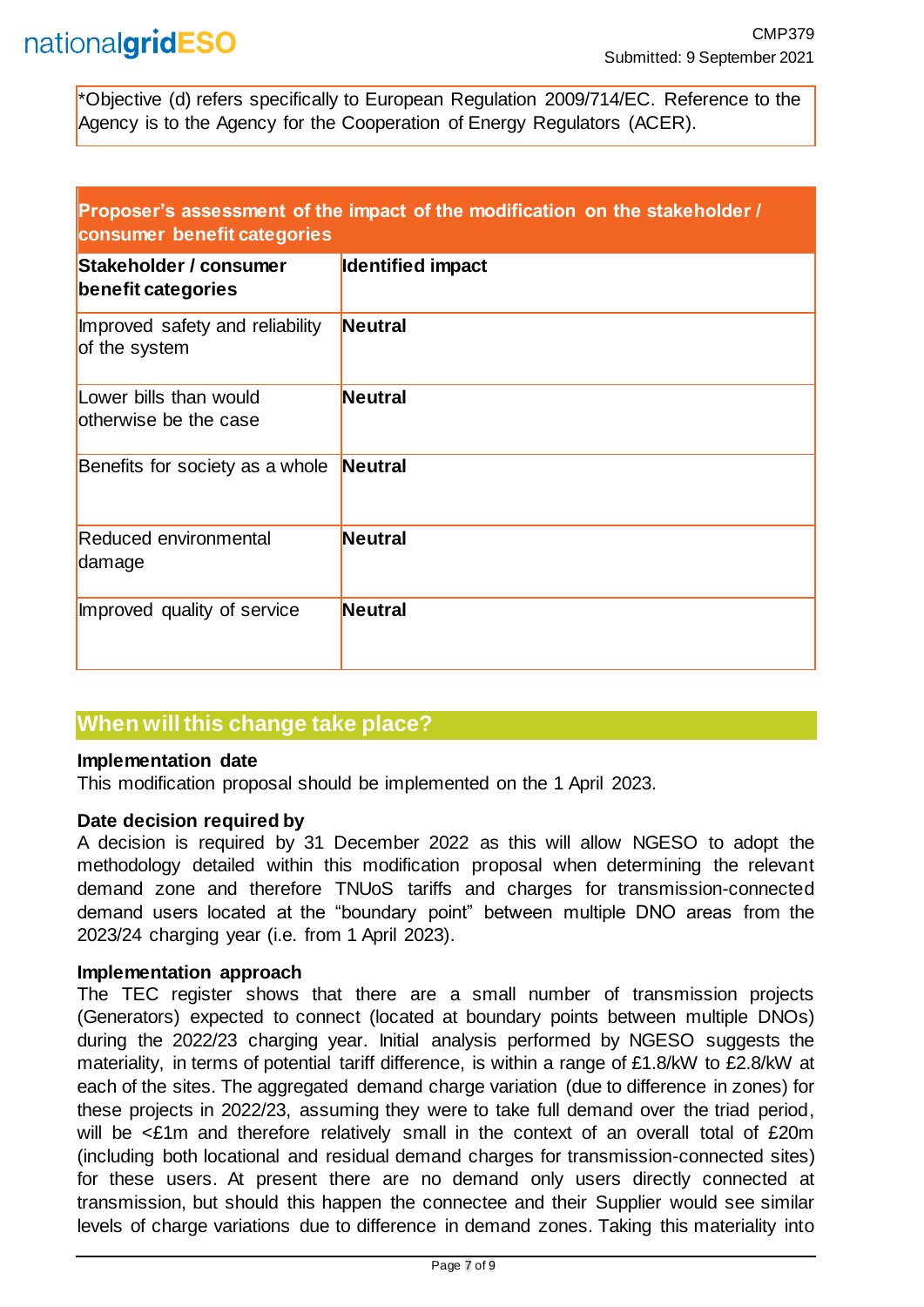## nationalgridESO

account, and given that the CUSC isn't currently explicit with regards to how these connections should be treated, the Proposer considers it prudent to issue charging guidance to ensure industry have a clear understanding of the approach to be used for the 2022/23 charging year. The detail of this will be communicated to industry (via the TCMF) prior to the charging guidance being published on the NGESO website around the same time as the issuing of Draft 2022/23 TNUoS Tariffs in November 2021. Following which the solution created by this modification proposal would then be codified and implemented within the CUSC from 1 April 2023

### <span id="page-7-0"></span>**Proposer's justification for governance route**

Governance route: Standard Governance modification with assessment by a Workgroup

This does not meet the Self-Governance Criteria as this will materially impact TNUoS tariffs for those transmission-connected demand users located at boundary points between multiple DNO areas. Initial analysis in terms of the aggregated demand charge variation (due to difference in zones) for projects expected in 2022/23, assuming they were to take full demand over the Triad<sup>2</sup> period, will be  $\leq$  £1m.

The Proposer has discussed this topic at the April 2021 TCMF, and the governance route was chosen following feedback from industry stakeholders received at the meeting which suggested industry would welcome further discussion around the solution and possible alternatives.

### <span id="page-7-1"></span>**Interactions**

| $\Box$ Grid Code     |
|----------------------|
| $\Box$ European      |
| <b>Network Codes</b> |

☐Grid Code ☐BSC ☐STC ☐SQSS □ EBR Article 18 T&Cs<sup>3</sup>

<span id="page-7-2"></span>**Acronyms, key terms and reference material**

☐Other modifications

☐Other

### Not applicable

| <u>AUTON MUI, KUYTUMIJA AMATULU IULUU MAALITAT</u> |                                           |  |  |  |  |
|----------------------------------------------------|-------------------------------------------|--|--|--|--|
| Acronym / key term                                 | <b>Meaning</b>                            |  |  |  |  |
| <b>CUSC</b>                                        | Connection and Use of System Code         |  |  |  |  |
| <b>DNO</b>                                         | <b>Distribution Network Operator</b>      |  |  |  |  |
| <b>GSP</b>                                         | <b>Grid Supply Point</b>                  |  |  |  |  |
| <b>DNO</b>                                         | <b>Distribution Network Operator</b>      |  |  |  |  |
| <b>MW</b>                                          | Mega Watts                                |  |  |  |  |
| <b>NETS</b>                                        | National Electricity Transmission System  |  |  |  |  |
| <b>NGESO</b>                                       | National Grid Electricity System Operator |  |  |  |  |
| <b>TO</b>                                          | <b>Transmission Owner</b>                 |  |  |  |  |
| <b>TEC</b>                                         | <b>Transmission Entry Capacity</b>        |  |  |  |  |
| <b>TNUoS</b>                                       | Transmission Network Use of System        |  |  |  |  |

l <sup>2</sup> Triads are the three half-hour settlement periods with highest system demand. NGESO use them to determine charges for demand customers with half-hour metering

<sup>&</sup>lt;sup>3</sup> If your modification amends any of the clauses mapped out in Exhibit Y to the CUSC, it will change the Terms & Conditions relating to Balancing Service Providers. The modification will need to follow the process set out in Article 18 of the European Electricity Balancing Guideline (EBR – EU Regulation 2017/2195) – the main aspect of this is that the modification will need to be consulted on for 1 month in the Code Administrator Consultation phase. N.B. This will also satisfy the requirements of the NCER process.